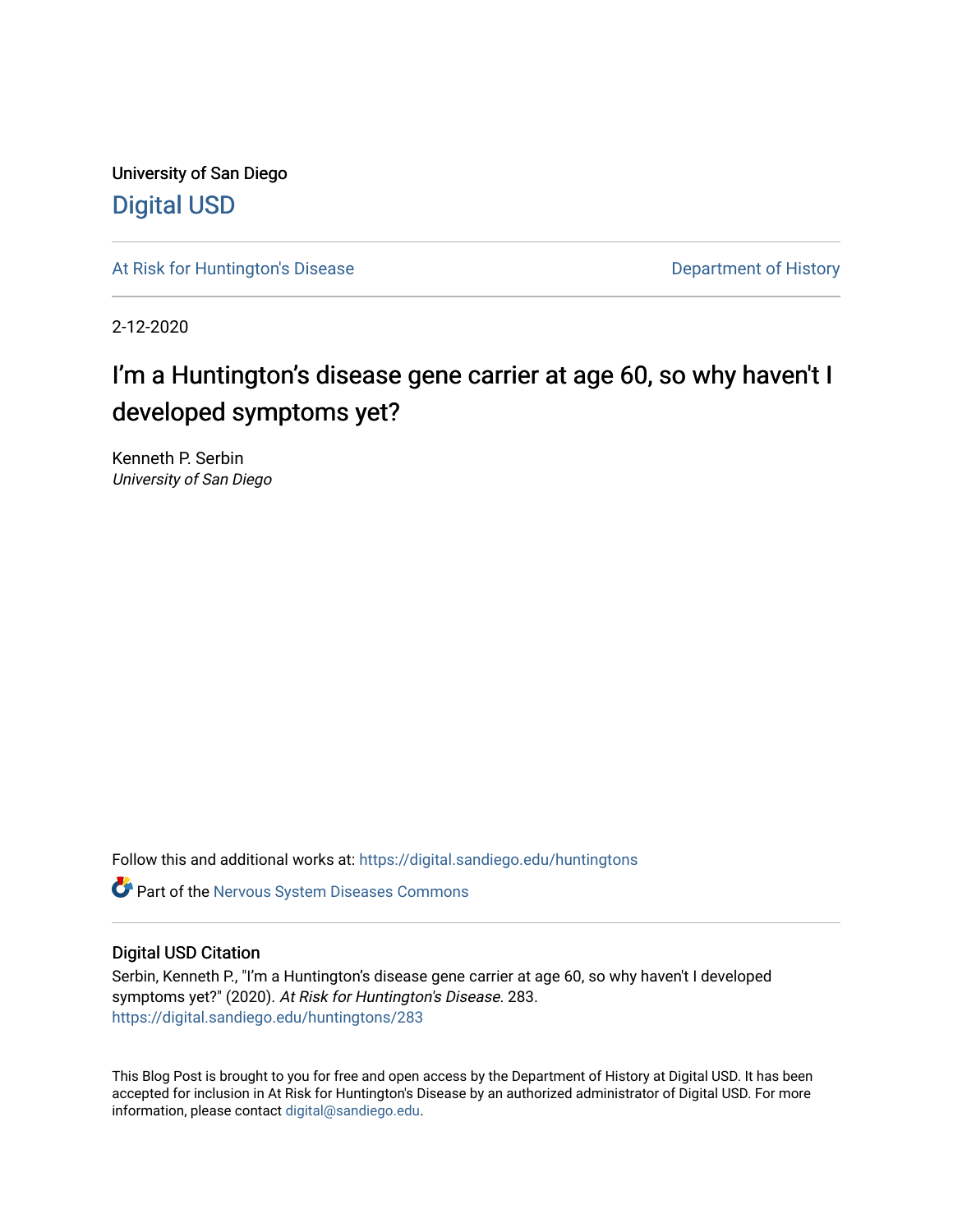#### More **[Create Blog](https://www.blogger.com/home#create) [Sign In](https://www.blogger.com/)**

# [At Risk for Huntington's Disease](http://curehd.blogspot.com/)

*HD is a genetically caused brain disorder that causes uncontrollable bodily movements and robs people's ability to walk, talk, eat, and think. The final result is a slow, ugly death. Children of parents with HD have a 50-50 chance of inheriting the disease. There is no cure or treatment.*

## Blog Archive

- $\blacktriangleright$  [2021](http://curehd.blogspot.com/2021/) (12)
- $\frac{1}{2020}$  $\frac{1}{2020}$  $\frac{1}{2020}$  (16)
- $\blacktriangleright$  [December](http://curehd.blogspot.com/2020/12/) (1)
- [►](javascript:void(0)) [November](http://curehd.blogspot.com/2020/11/) (3)
- [►](javascript:void(0)) [October](http://curehd.blogspot.com/2020/10/) (1)
- $\blacktriangleright$  [August](http://curehd.blogspot.com/2020/08/) (1)
- $\blacktriangleright$  [July](http://curehd.blogspot.com/2020/07/) (1)
- $\blacktriangleright$  [May](http://curehd.blogspot.com/2020/05/) (1)
- $\blacktriangleright$  [April](http://curehd.blogspot.com/2020/04/) (1)
- $\blacktriangleright$  [March](http://curehd.blogspot.com/2020/03/) (3)
- [▼](javascript:void(0)) [February](http://curehd.blogspot.com/2020/02/) (3)
- At [Therapeutics](http://curehd.blogspot.com/2020/02/at-therapeutics-conference-landmark.html) Conference, landmark study of youn... Striving to overcome the doom of [Huntington's](http://curehd.blogspot.com/2020/02/striving-to-overcome-doom-of.html) disease I'm a [Huntington's](http://curehd.blogspot.com/2020/02/im-huntingtons-disease-gene-carrier-at.html) disease gene carrier at age 60,...
- $\blacktriangleright$  [January](http://curehd.blogspot.com/2020/01/) (1)
- $-2019(19)$  $-2019(19)$  $-2019(19)$
- $2018(16)$  $2018(16)$
- $\blacktriangleright$  [2017](http://curehd.blogspot.com/2017/) (14)  $\blacktriangleright$  [2016](http://curehd.blogspot.com/2016/) (13)
- $\blacktriangleright$  [2015](http://curehd.blogspot.com/2015/) (24)
- 
- $\blacktriangleright$  [2014](http://curehd.blogspot.com/2014/) (24)  $\blacktriangleright$  [2013](http://curehd.blogspot.com/2013/) (30)
- $\blacktriangleright$  [2012](http://curehd.blogspot.com/2012/) (26)
- $\blacktriangleright$  [2011](http://curehd.blogspot.com/2011/) (33)
- [►](javascript:void(0)) [2010](http://curehd.blogspot.com/2010/) (26)
- 
- $\blacktriangleright$  [2009](http://curehd.blogspot.com/2009/) (21)
- $\blacktriangleright$  [2008](http://curehd.blogspot.com/2008/) $(7)$
- $\blacktriangleright$  [2007](http://curehd.blogspot.com/2007/) $(7)$
- $\blacktriangleright$  [2006](http://curehd.blogspot.com/2006/) (4)
- $\blacktriangleright$  [2005](http://curehd.blogspot.com/2005/) (17)

HD Links

### About Me **GENE [VERITAS](https://www.blogger.com/profile/10911736205741688185)**

View my [complete](https://www.blogger.com/profile/10911736205741688185) profile

#### WEDNESDAY, FEBRUARY 12, 2020

# I'm a Huntington's disease gene carrier at age 60, so why haven't I developed symptoms yet?

Huntington's disease struck my mother in her late 40s, turned her into a debilitated, mere shadow of herself by her late 50s, and took her life at 68. I inherited from her the same degree of genetic mutation. Last December, I turned 60. So, doomed to suffer this inevitable and untreatable disease, why don't I have any apparent symptoms yet?

Of course, I am *thrilled* to have avoided the dreadful scenario I imagined for myself after my mother's diagnosis in 1995 and my positive test for the mutated, expanded gene in 1999. I did not believe that, by age 60, I would still be able to work, write, and not become a burden for my family. Indeed, in January, I marked fifteen years as a Huntington's disease blogger.

I have written about my broad range of strategies for keeping healthy, including [swimming](http://curehd.blogspot.com/2010/08/my-friend-fast-lane.html), [neurobics](http://curehd.blogspot.com/2011/10/bdnf-and-neurobics-building-beautiful.html) (exercising the brain) and [blogging,](http://curehd.blogspot.com/2015/01/fighting-and-writing-to-stay-healthy.html) and taking [supplements,](http://curehd.blogspot.com/2014/02/to-take-or-not-to-take-unproven.html) some of which were ultimately [proved ineffective](http://curehd.blogspot.com/2014/10/another-major-supplement-creatine.html). I stretch daily to keep limber, and I eat a healthy diet (no alcohol, sodas, or red meat; minimal processed foods; and lots of fish and fresh fruits, vegetables, and salads). I also consult a psychotherapist, meditate, and practice spirituality.

I also have the benefit of a stable, solid-paying job and a close relationship with my wife and daughter. I cannot be sure whether any of these things help avoid HD, but they generally bolster health.

As Robert Pacifici, Ph.D., the chief scientific officer for the nonprofit, HD-focused [CHDI Foundation, Inc.](https://chdifoundation.org/), pointed out in a major interview last year, "lifestyle" is potentially very important. Evidence from at least one animal study suggests this, he said, although no scientific data yet prove this for HD in humans [\(click here](http://curehd.blogspot.com/2019/10/are-we-failing-to-stop-huntingtons.html) to read more).

However, extensive, pathbreaking research based on humans has provided a new understanding of the genetics of Huntington's and why people with the same size of gene mutation – the same CAG count, as explained below – can experience [widely different ages of onset. A Huntington's Disease Society of](https://hdsa.org/)

America (HDSA) [webinar,](https://www.youtube.com/watch?reload=9&time_continue=23&v=_R_GoFzpHN4&feature=emb_logo) presented by [James Gusella, Ph.D.,](https://cgm.massgeneral.org/faculty/james-gusella/) on November 19, 2019, explained the main points of this research and its relevance for HD families.

"You can relatively easily find people who've developed symptoms maybe 20 or more years later than you'd expect from the average, or 20 or more years earlier than you'd expect, and you can find people all along that range," said Dr. Gusella, who titled his presentation "New Insights on Huntington's Disease Age of Onset from Genetic Studies of HD Families."

Dr. Gusella is the Bullard Professor of Neurogenetics at Harvard Medical School and the director of the Center for Human Genetic Research at Massachusetts General Hospital. He helped lead the efforts that narrowed the search for the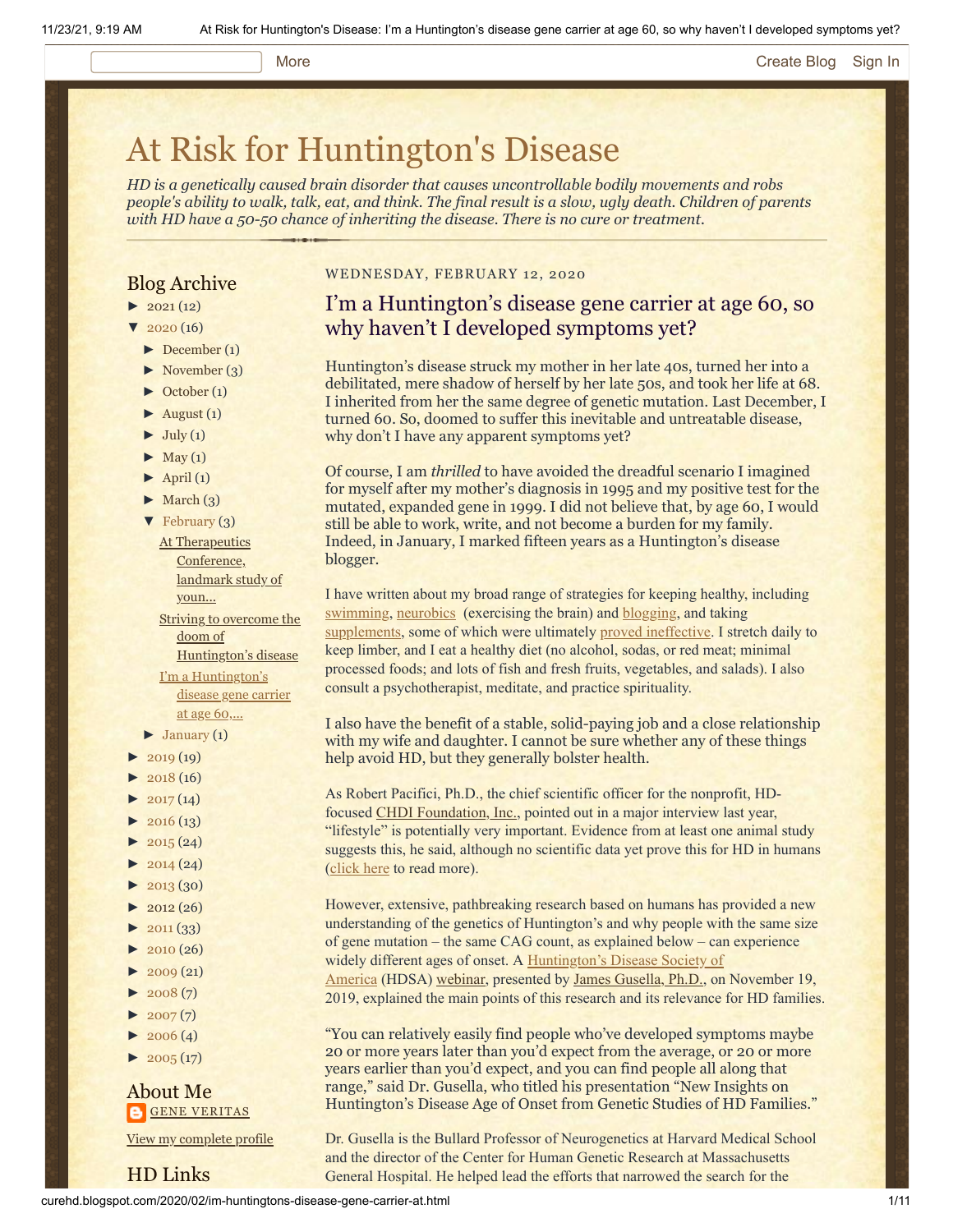[Huntington's](http://hddrugworks.org/) Disease Drug

[Huntington's](http://www.hdlighthouse.org/) Disease

[Huntington's](http://www.hdac.org/) Disease Advocacy Center

HD Free with [PGD!](http://www.hdfreewithpgd.com/) [Stanford](http://www.stanford.edu/group/hopes/) HOPES

HD Blogs and Individuals

Angela F.: Surviving [Huntington's?](http://survivinghuntingtons.blogspot.com/)

Disease Page

Heather's [Huntington's](http://heatherdugdale.angelfire.com/)

Thomas [Cellini Huntington's](http://www.ourtchfoundation.org/)

HDSA Orange County (CA)

Earth Source [CoQ10,](http://www.escoq10.com/) Inc.

Chris Furbee: [Huntingtons](http://www.huntingtonsdance.org/)

**Works** 

**Lighthouse [Hereditary](http://www.hdfoundation.org/) Disease** Foundation

**Foundation** 

**[Affiliate](http://www.hdsaoc.org/)** 

**Dance** 

[Huntington's](http://www.hdsa.org/) Disease Society of America [International](http://www.huntington-assoc.com/) Huntington **Association** huntingtin gene to chromosome 4 in 1983 and the discovery of the gene in 1993 [\(click here](https://hdsa.org/blog/march-22nd-2018/) to read more). Since then, he and his collaborators have continued to make important discoveries about HD.



*Above, Dr. James Gusella (left) during an interview with Gene Veritas (aka Kenneth P. Serbin) at the 7th Annual Huntington's Disease Therapeutics Conference, sponsored by CHDI, in 2012. Below, a slide from Dr. Gusella's HDSA webinar presentation illustrating the average age of HD onset correlated with the CAG count.*

#### Age at motor onset of Huntington's disease is highly correlated with HD gene expanded CAG length



#### **The CAG count**

Focusing on the discovery of so-called "modifier genes" for HD, Dr. Gusella delved into the reasons for the wide variations in onset – and the potential this research has for producing HD treatments.

As Dr. Gusella explained in the webinar, the human genome has 3 billion "letters," or base pairs, which make up our DNA. The four letters that make up the bases of DNA are A (for adenine), C (cytosine), G (guanine), and T (thymine).

Like all genes, the huntingtin gene is made of a string of "three-letter words," sequences from those four letters. Within the gene is a segment in which the word "CAG" is repeated a number of times. Normal genes have 10-25 CAG repeats. Repeat lengths of 26-34 do not ordinarily cause HD,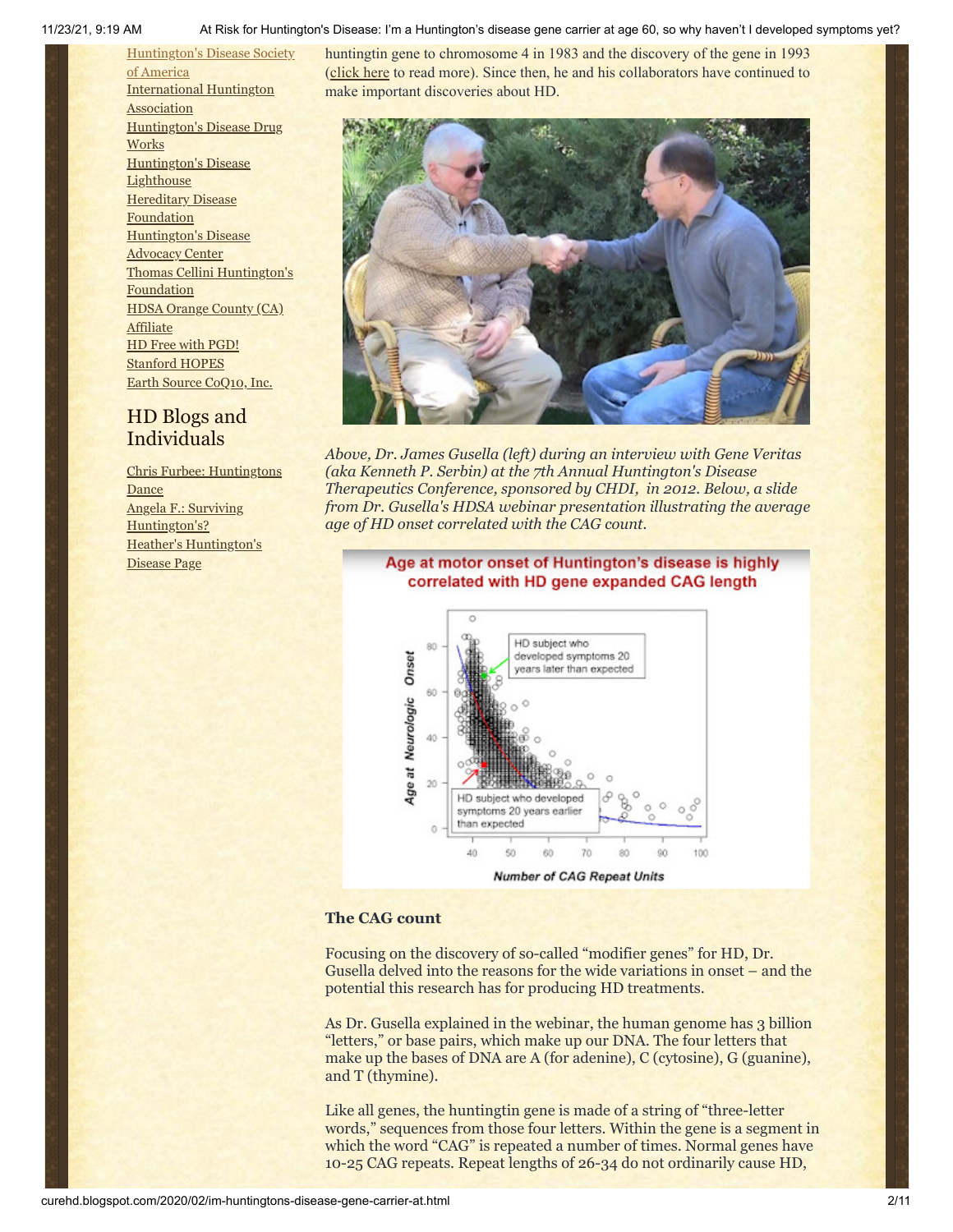but the repeat number can increase as the gene is passed to a child, leading to HD in the offspring. HD can occur in people with 35-39 repeats, and genes with 39 or more repeats "almost always" cause the disease, Dr. Gusella stated.

"CAG repeats" is the lingo of the HD community. Tested gene carriers like me usually know our repeats, and those of our affected parent and relatives. I have 40, as did my mother.

The "CAG count," as it's also known, became critical in my wife's and my decision to conceive, especially because males (we were told) had a greater tendency to pass on a larger number of repeats. What if our child had a few more repeats or even more?

The CAG count has long factored heavily in genetic counseling and even in people's decisions about moral dilemmas like [abortion.](http://curehd.blogspot.com/2011/12/angel-fighting-for-cure-huntingtons.html)

In general, the more repeats, the earlier the onset, leading even to juvenile HD – although, as Dr. Gusella emphasized, the age of onset varies widely.

#### **New thinking about HD genetics**

Since the discovery of the HD gene, scientists have published thousands of papers on HD, many of them based on studies in non-human organisms such as flies, mice, sheep, and primates – some of these organisms genetically modified (before birth) to later develop HD-like symptoms. However, because HD occurs only in humans, ultimately our species provides the best model for understanding and treating the disease, scientists say.

Scientific advances and the advent of clinical trials have made deeper research in humans more widespread and easier to carry out.

"We're firm believers that, if you're going to study a human disease, you're best to study it first in people, rather than in trying to recreate it in other animals," Dr. Gusella stated. "People really give you the information for what the disease is."

Assessing genetic data collected over decades in more than 9,000 people affected by HD, Dr. Gusella and the Genetic Modifiers of HD (GeM-HD) Consortium have made discoveries that have changed standard thinking about Huntington's genetics.

This type of broad-ranging study is known as GWAS, genome-wide association study.

As Dr. Pacifici [stated](https://vimeo.com/120920753) in 2015, human data are "precious" because they enable Huntington's drug hunters to design and run better clinical trials, which are crucial for developing treatments.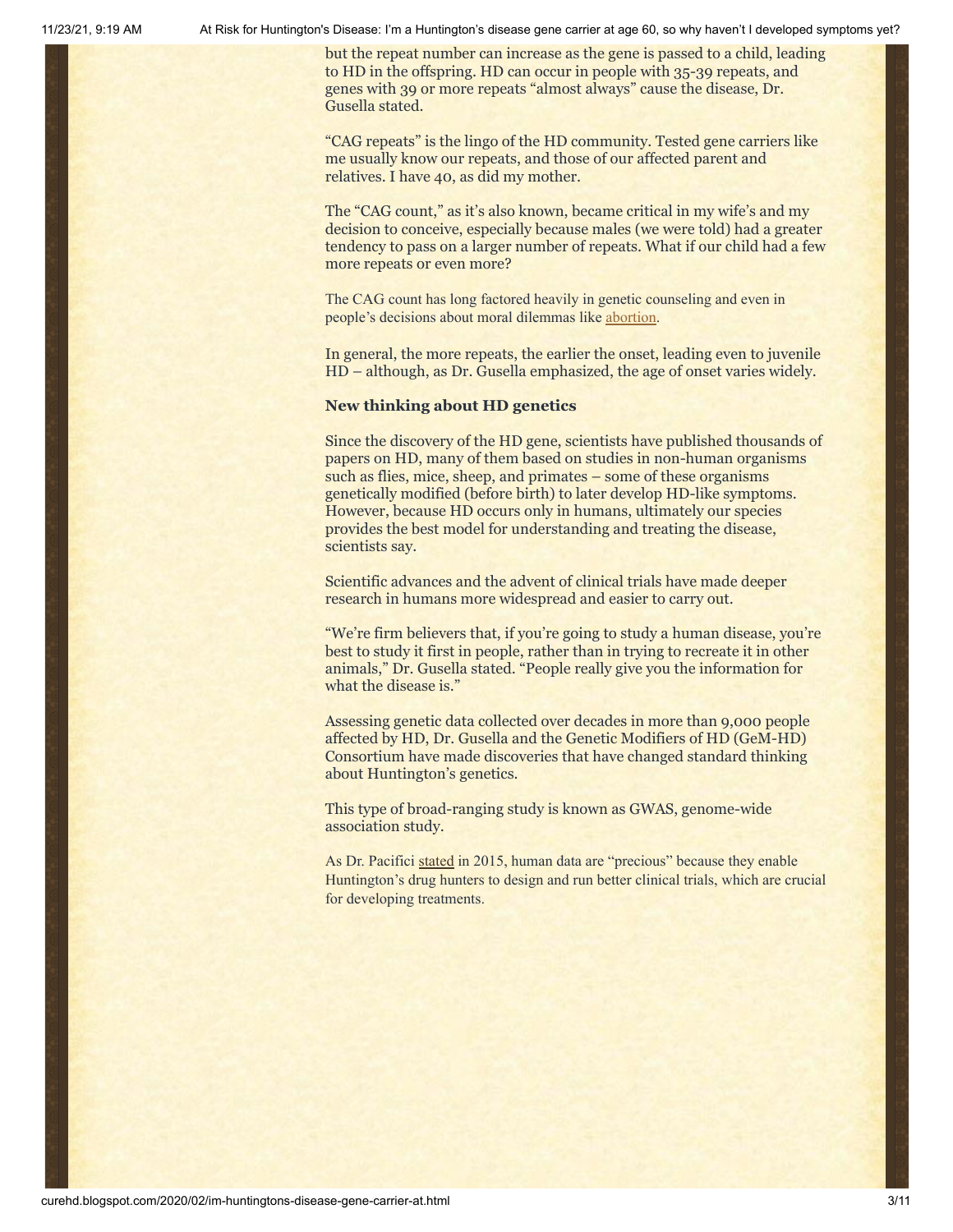

*Dr. Robert Pacifici (photo by Gene Veritas)*

#### **Explaining onset**

In the webinar, Dr. Gusella detailed the research on CAG repeats and onset. A correlation definitely exists, he stated. However, other key factors come in into play.

"The inherited CAG length accounts for about 60 percent or so of the variation in age of onset, but there is a lot of variation" at each CAG count, he said.

"Just measuring the CAG repeat doesn't give you an accurate prediction of when any given individual is going to have onset," he emphasized. Research in thousands of people produces an average, "but it really doesn't tell you much specifically about a given individual that would be useful diagnostically."

However, the mass CAG data can help scientists explain why individuals diverge from the average, he stated.

Forty percent of the reason for onset must be due to factors other than the CAG count, Dr. Gusella continued. From their research, the GeM-HD Consortium concluded that 20 percent is due to other genes, that is, modifier genes "that are influencing when you have onset."

#### **Environmental factors 'hard to study'**

"The other 20 percent remains unexplained," Dr. Gusella said. "It could be anything. It could be chance. It could be environmental factors."

Environmental factors "are very hard to figure out and study," he added. In answer to a webinar question about environment, diet, and exercise, Dr. Gusella could point to no study on the topic, although he noted that such research falls outside his expertise.

Indeed, in my more than two decades as an HD advocate and participant in numerous research studies, I've not been aware of any such study for presymptomatic gene carriers like me. The closest was PREDICT-HD, which collected samples of blood, urine, saliva, and cerebrospinal fluid from presymptomatic gene carriers. It also had them undergo a motor coordination exam and brain MRI scan and perform a battery of cognitive and mood tests. [\(Click here](http://curehd.blogspot.com/2013/08/predicting-huntingtons-disease-in.html) to read more).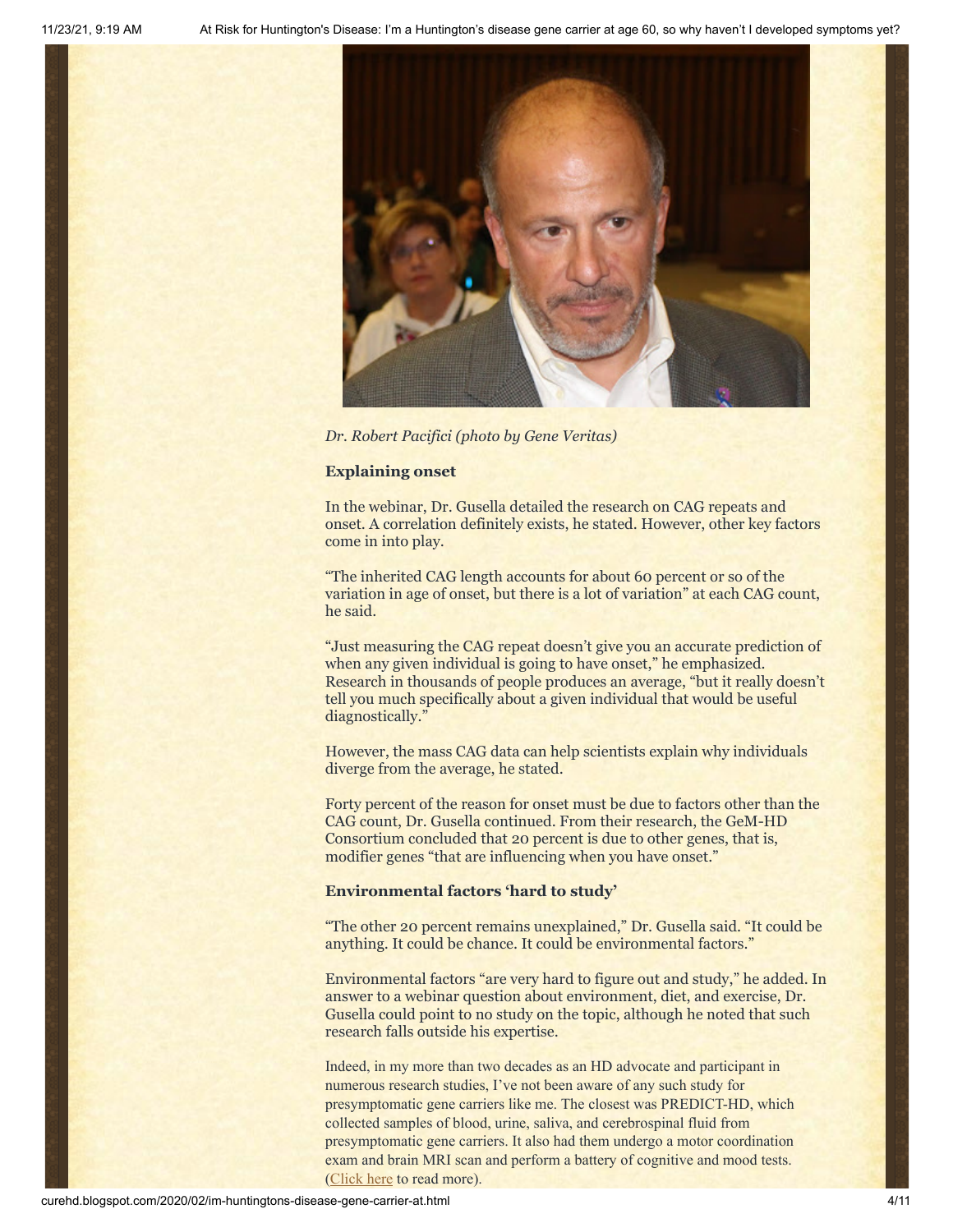Dr. Gusella added that the unexplained factors could also include "simply the diagnostic uncertainty, because you're dealing with a motor onset."

Motor onset marks the start of the involuntary movements typical in HD. Doctors have long used it as the standard way of diagnosing the disease, as opposed to other, initially often more subtle symptoms such as depression or cognitive difficulties.

However, as Dr. Gusella noted, diagnosing motor onset can be "a little bit subjective" on the part of the patient, the family, and the physicians. They all might also lack certainty about the exact time of onset.

#### **Modifier genes influence age of onset**

For the 20 percent of onset determined by modifier genes, the GeM-HD Consortium has hard evidence from the genetic studies of the 9,000-plus individuals.

It is "clear" that genetic variations "account for the differences" in age of onset for people with the same CAG count, Dr. Gusella said.

Everybody has genetic differences such as hair and eye color, and the overall number of differences among people is very large, he explained. By studying thousands of people, and using two methods of analysis, the scientists have detected 23 genes that influence the onset of HD.

Modifiers can come from both the affected and non-affected parent, Dr. Gusella pointed out.

As with many other genes, researchers have assigned these modifiers with very long, scientific names, which they have abbreviated to terms like FAN1. Delay in onset from the average varied from one to 20 years. FAN1 and most of the other modifiers are involved in the maintenance and repair of DNA, which, in general, helps cells remain healthy, he noted.



*A slide from Dr. Gusella's presentation illustrating the location on the chromosomes of some of the currently identified Huntington's disease modifier genes*

Dr. Gusella stressed that the GeM-HD research had not yet resulted in new types of genetic tests for individuals to discover whether they have favorable or unfavorable modifier genes. The research correlates to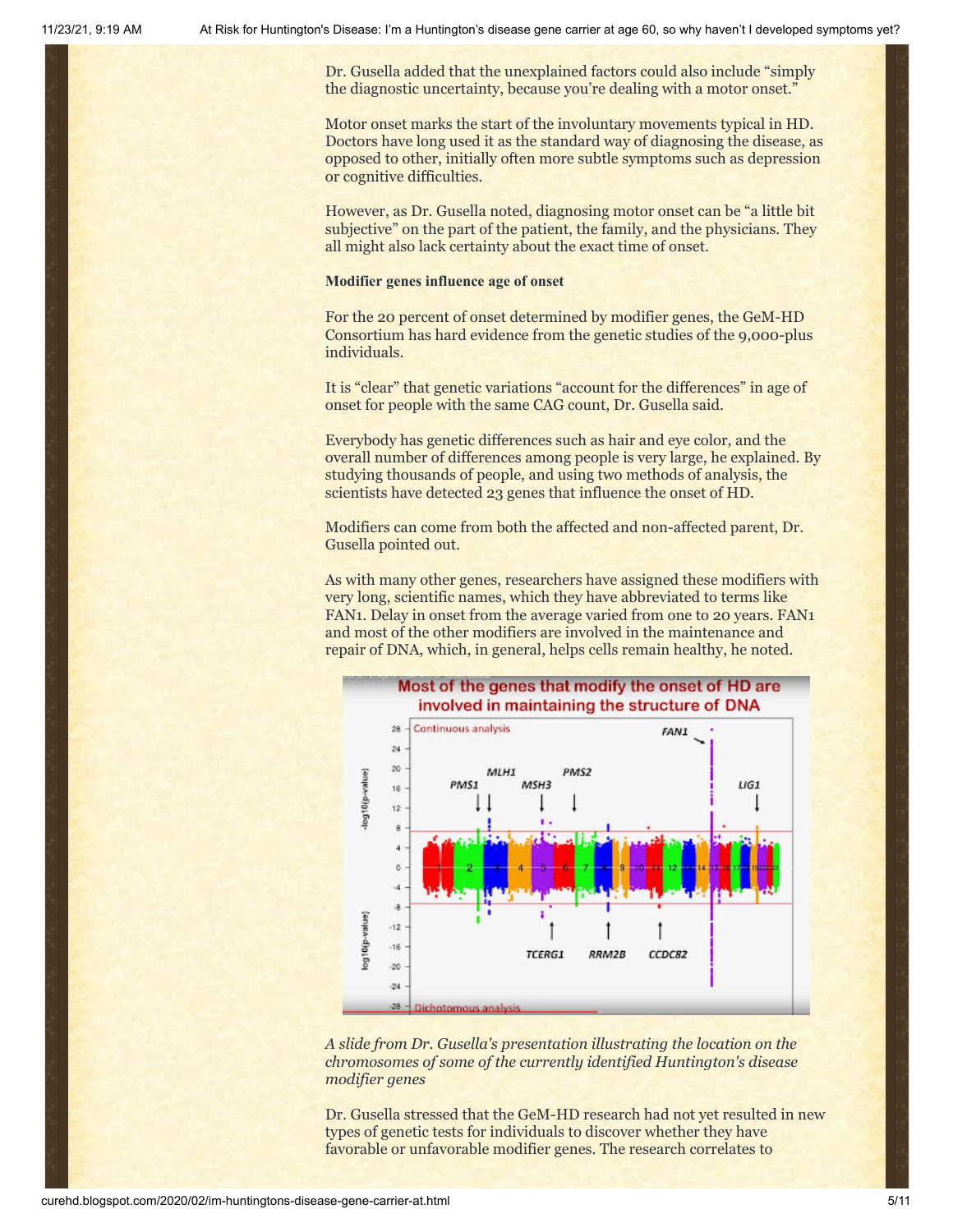observations in thousands of people, but does not allow for prediction of age of onset in any given individual.

The GeM-HD findings have shed light on other genetic aspects of the disease critical for families and family planning. When an affected parent passes on an abnormal CAG repeat, the count can increase or decrease, usually by one to three repeats, with a slight tendency to go up, and with a greater tendency for increases in CAG count when the gene is passed on by males, Dr. Gusella stated.

However, because of the action of modifier genes and the larger overall variation in onset, any attempt to "to predict onset from relatives" could "easily be wrong."

So, Dr. Gusella asked, if such findings cannot directly inform individuals and their families, what are they good for?

Researchers can seek to investigate the "mechanism" by which the modifiers affect the "disease process" and then, based on that knowledge, design treatments to influence that process "in a much, much stronger fashion" than any of the modifiers does individually.

"Imagine if we had a drug that could delay onset of motor symptoms by 40 years!" Dr. Pacifici exclaimed, commenting on the discovery of the modifier genes. "My gosh, that would be fantastic. Nature's kind of done that experiment for us. It's told us that it is possible to modulate the disease."



## **Conclusions from Genetics**

The special property of the expanded CAG repeat appears to be its propensity to further expand to a toxic threshold length in vulnerable nerve cells

*A slide from Dr. Gusella's presentation illustrating how age of disease onset is influenced by modifier genes, as shown in the different curves*

#### **The defective protein**

Another key finding of the GeM-HD studies has also changed standard thinking in the HD field. This discovery involves the protein made by the huntingtin gene, also called huntingtin.

Each 3-letter "word" in the DNA encodes an amino acid to put into the protein the cell is making. There are 20 different amino acids; proteins are made of long chains of hundreds or thousands of amino acids, which are then folded, linked, or otherwise modified to create the final product. Dr. Gusella described proteins as the "workers in the cell." Cells are assisted in this process by RNA, which acts as a messenger to carry instructions from the DNA in the making of proteins.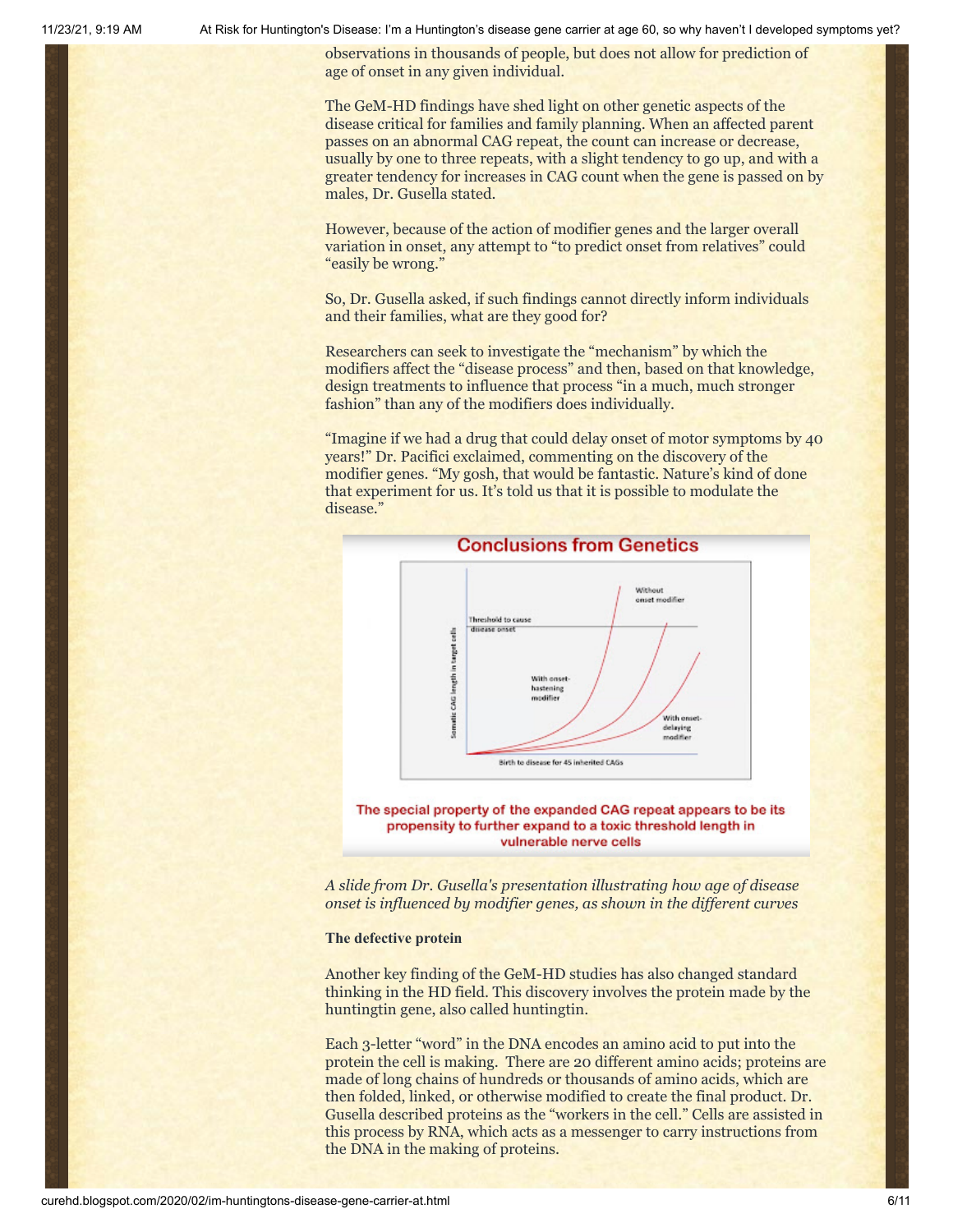In the case of huntingtin, there is a particular location in the gene where the word CAG appears many times in a row, as noted above. This leads to the creation of a protein that includes the amino acid glutamine many times in a row.

Since the discovery of the gene, scientists have assumed that HD onset occurred because of too many glutamines in the protein, supposedly resulting in cumulative damage to brain cells by the faulty protein, Dr. Gusella observed.

"This assumption is actually not correct," he reported.

#### **The gene drives onset**

The GeM-HD researchers found that, after the string of CAG repeats in the gene, there is usually the "word" CAA and then another CAG, Dr. Gusella explained. The DNA "words" CAG and CAA both mean "glutamine" to the cell's protein-making apparatus.

"The vast, vast majority of Huntington's disease individuals have that structure," he continued.

However, in less than one percent of people with HD, there is *no* extra CAA-CAG – or there are *two* CAA-CAG combinations.

These genetic differences affect the measurement of the CAG count, making the actual section of the gene shorter or longer than the laboratory would measure using usual test methods, Dr. Gusella explained. Detecting these very small variations in DNA sequence in a small number of patients is difficult and costly. Also, as with modifier genes, getting tested for these differences would not benefit HD patients in any way, he added.

However, these uncommon variants in the DNA sequence permitted researchers to do something very important: to distinguish the effect of the CAG from the effect of the glutamine.

"It's not glutamine that's driving the time of onset," Dr. Gusella explained. "It's some property of the CAG repeat itself, some property of the DNA where the consecutive CAG that's not interrupted by anything is determining roughly the time of onset."

*Here is an example: a typical person with HD might have a huntingtin gene with 42 CAGs followed by a CAA and another CAG. Because both CAA and CAG lead to glutamine, the gene test would say that he had 44 CAG repeats, and his huntingtin protein would have 44 glutamines in a row. But the testing in Dr. Gusella's laboratory would show that there were only 42 CAG repeats before the CAA "interruption." Another person might have 44 CAG repeats without a CAA interruption. Her gene test would show that she has 44 CAG repeats, the special test would show 44 repeats, and the protein would have 44 glutamines in a row. The first patient, however, who has a smaller actual number of CAG repeats before the interruption, would have a later onset age than the second patient.*

This finding "makes a big difference for how you think about the disease and how you might go about trying to intervene in it," Dr. Gusella concluded.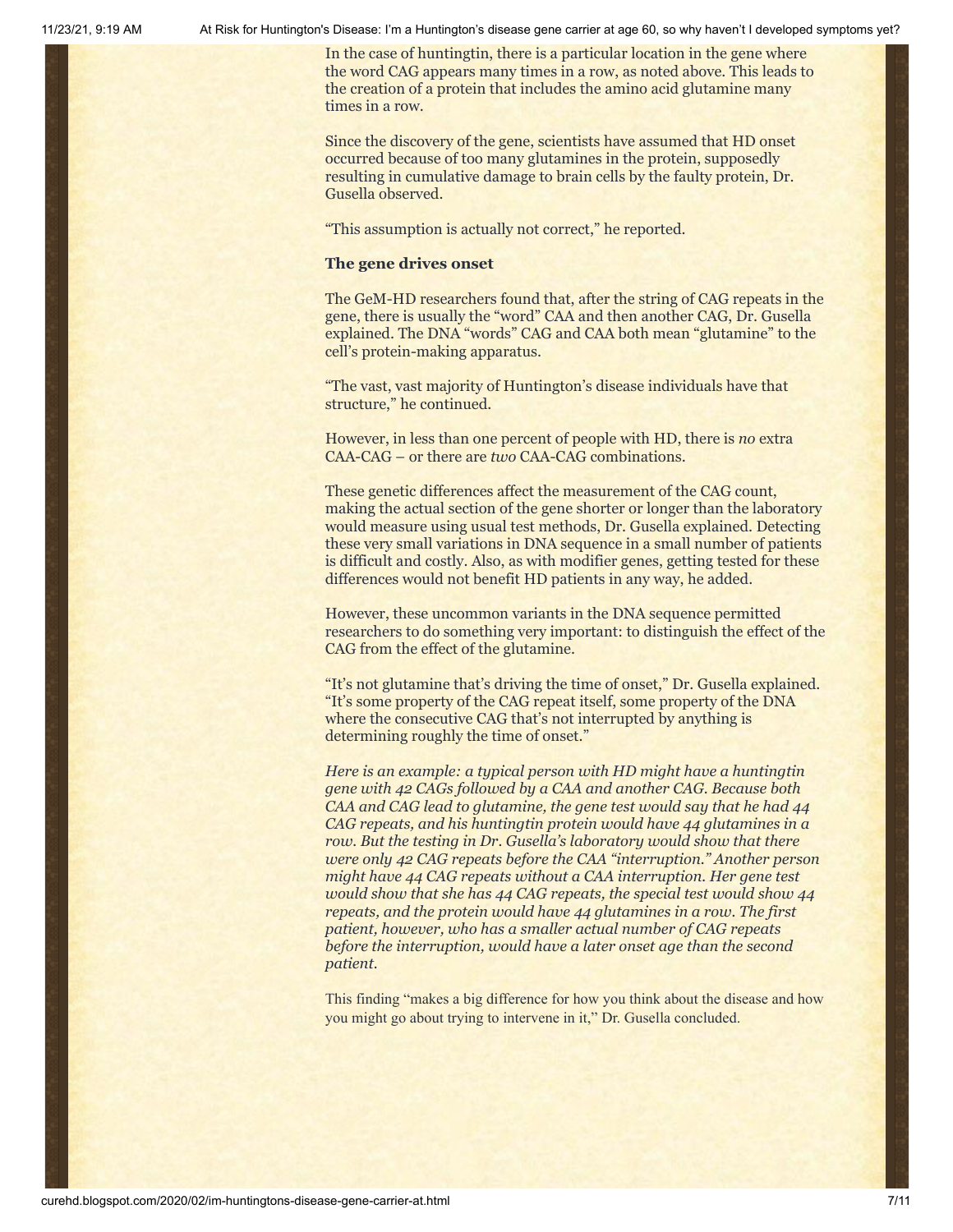

*Dr. Gusella with long-time collaborator Marcy MacDonald, Ph.D., a member of the GeM-HD team (HSDA photo)*

#### **The CAG can expand over time**

Another "special property" of the expanded CAG repeat is that the longer it starts out, the more likely it is to increase in size over time, Dr. Gusella said.

According to Dr. Pacifici, this so-called somatic expansion could be related to the appearance of symptoms. In this theory, brain cell damage and death occurs as CAG repeat lengths within the cell increase from 40-50 to 100 or more.

Several of the 23 modifier genes identified by the GeM-HD team appear to influence somatic expansion of the CAG; some modifiers seem to make it go faster, leading to early symptom onset, while others seem to slow somatic expansion, leading to a later onset of symptoms.

Onset (start of the disease) is different from progression (how the disease worsens over time).

Dr. Gusella cautiously answered a question from a webinar participant about whether a later onset could slow or hasten "progression" of the disease. He observed that the HD field has not yet established a clear definition of progression, with much debate on the matter. Clearly, as the GeM-HD data demonstrate, there's a "lesser influence" of the CAG count on the changes in symptoms "than there was on getting there in the first place, of starting to have them."

#### **Implications for potential treatments**

Taken together, the GeM-HD findings have helped to specify – over a large number of people – a number of genetic factors determining HD onset, and to show that it's not a "cumulative damage as a result of the huntingtin protein," Dr. Gusella summarized.

"The mechanism of toxicity is uncertain – it might involve huntingtin protein or might act by another mechanism involving the DNA or RNA of the HD gene," he said.

The search for other modifier genes continues in the quest to clarify how the cells are being harmed, he said. Researchers are also examining how rapidly certain measures of health change before onset, how the disease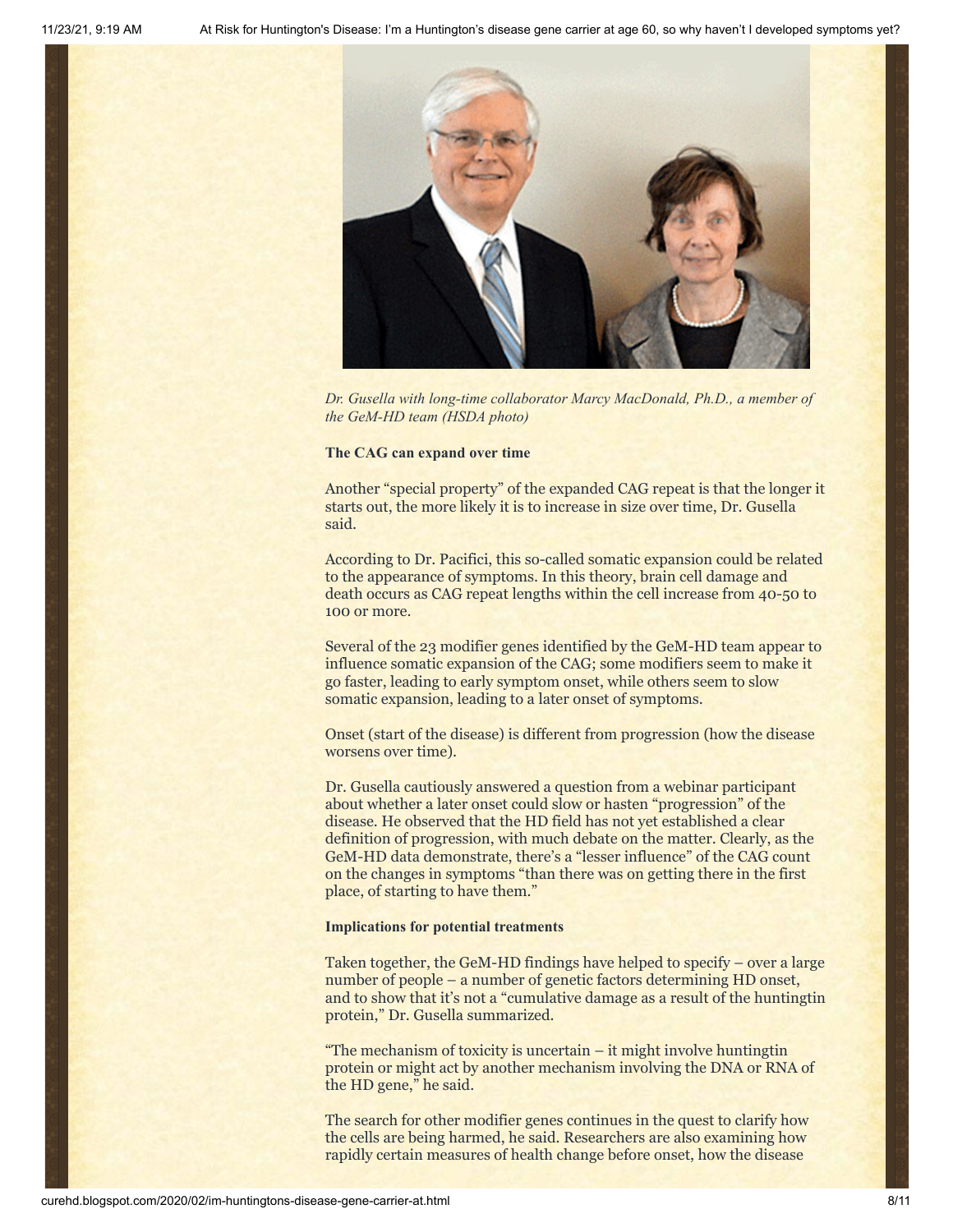changes after onset, and the differences in how the disease develops in people with very similar CAG length.

Dr. Gusella addressed the potential implications of the GeM-HD research for clinical trials in progress that seek actually to reduce the amount of the huntingtin protein in brain cells. Run by [Roche](https://www.roche.com/), the first of these so-called huntingtinlowering trials, GENERATION HD1, entered a critical and final Phase 3 in early 2019 [\(click here](https://vimeo.com/372696995) for the latest update on the trial).

"Those therapies are being applied at a point in time where you're right around onset or after onset, which means that the expansion of the repeat that is leading to damage has gotten to the point where enough cells are damaged that you are close to or showing symptoms," Dr. Gusella said. "If you now knock down the huntingtin [protein], if the huntingtin is the mechanism by which the expanded repeat ultimately kills the cell, then it should work. If it's the RNA, it may work, depending on what the effect of the treatment is on the RNA level."

However, Dr. Gusella emphasized that the GeM-HD findings do not address when a huntingtin lowering therapy should be given, or whether or how they work.

"I certainly hope that it does," he added.

#### **Other paths to drugs**

Dr. Gusella addressed other ways in which the new understanding of HD genetics might help in the search for treatments. One possibility would be to interfere with the characteristic of the CAG repeat that is seen as driving onset, he said. Another approach could involve the modifiers engaged in DNA maintenance and repair – by manipulating them with drugs, suppressing them, or by activating them.

Yet another way would be to block the somatic expansion of the huntingtin gene, Dr. Gusella continued. Researchers could also use the new techniques developed for manipulating DNA and perhaps even change the number of repeats. Also, huntingtin-lowering drugs (if and when they are developed) could be used in combination with as yet undiscovered modifiers, he said.

### **Would more genetic information be helpful?**

In addition to the Dr. Gusella's 2019 webinar – his first such presentation for HDSA – I've also watched talks at scientific conferences by him, his long-time collaborator [Marcy MacDonald, Ph.D.,](https://hdsa.org/living-with-hd/faces-of-hd/meet-marcy-jim/) and [Jong-Min Lee, Ph.D](http://brain.harvard.edu/?people=jong-min-lee). According to Dr. Gusella, Dr. Lee "in particular has helped drive these studies."

People in the HD community often speculate as to what "triggers" the disease. The GeM-HD research provides a partial but important answer with its discovery of modifier genes and other genetic factors that influence the age of onset.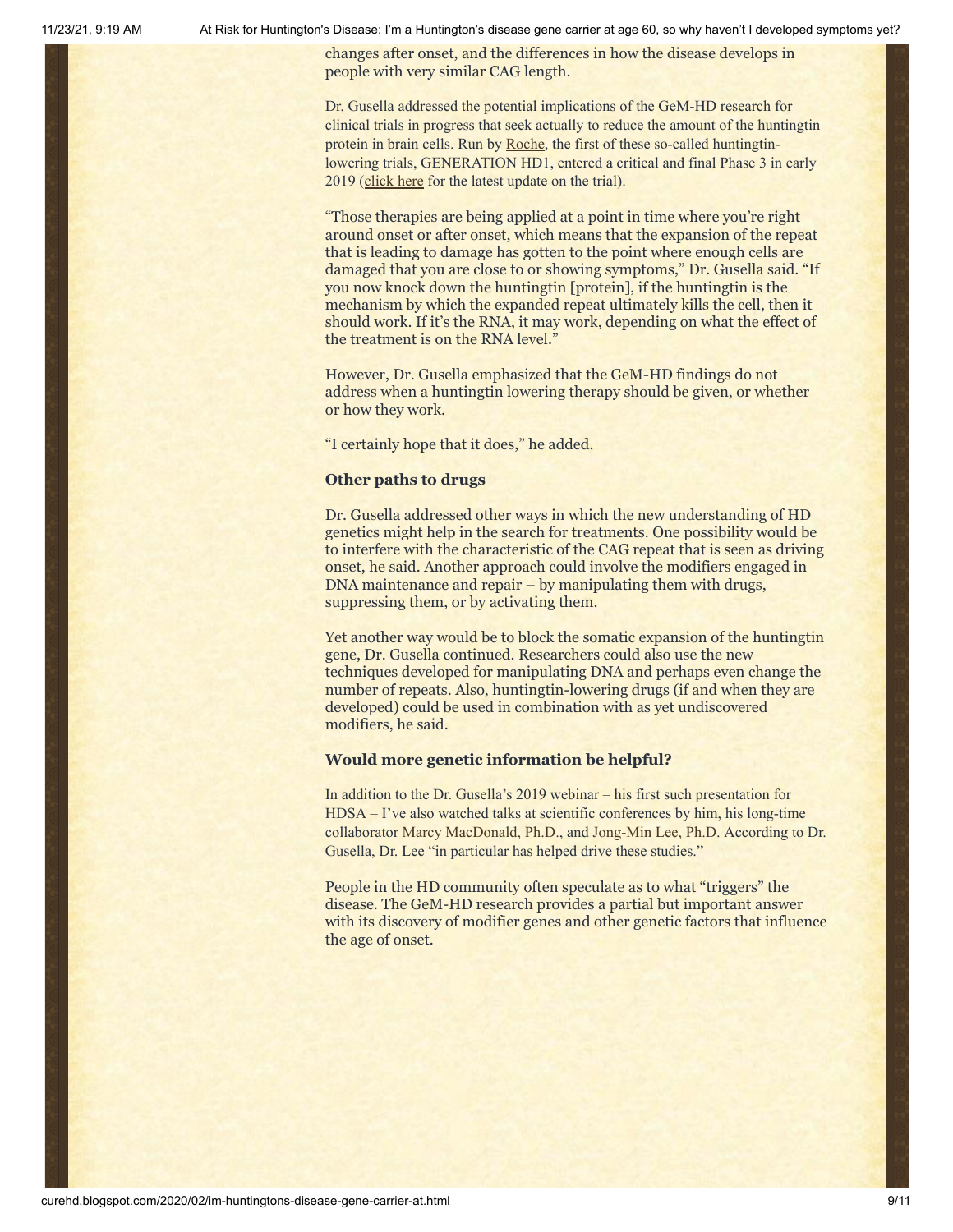

*Dr. Jong-Min Lee at the 2015 HD Therapeutics Conference (photo by Gene Veritas)*

For many years, I have speculated about my age of onset, almost always referencing my mother's situation. However, as the GeM-HD research now shows, that is not very helpful because of the great variation in age of onset.

Thus, as I've watched the research progress, I have wondered: could one or more modifier genes inherited from my parents have acted to delay my HD onset well beyond my mother's?

I've also thought about somatic expansion: perhaps my mother's 40 CAG repeats expanded to a much higher number more quickly than mine. Perhaps the other genetic factors outlined by Dr. Gusella have had an impact.

For now, at least, I can't be tested for the modifier genes or these other factors. As Dr. Gusella indicated, even if I could, it's not clear how predictive they would be, nor how helpful such knowledge would be.

From 1995 to 2000, my family went through three CAG tests: my mother's, mine, and our daughter's. Luckily, our daughter tested negative in the womb, but my wife and I waited for three agonizing months to learn her status.

After those difficult experiences, would I really want to go through *more* tests? If I *could* know my genetics to a more precise level, including moment of onset and how the disease would develop, would I really want such information?

Because of the lack of an effective treatment, most at-risk untested individuals decline testing for the CAG count. As Gene Veritas – the person who wanted to know the "truth in his genes" – I'm an outlier.

However, I cannot predict my feelings about further genetic testing until actually facing that possibility. I would only know at the moment they